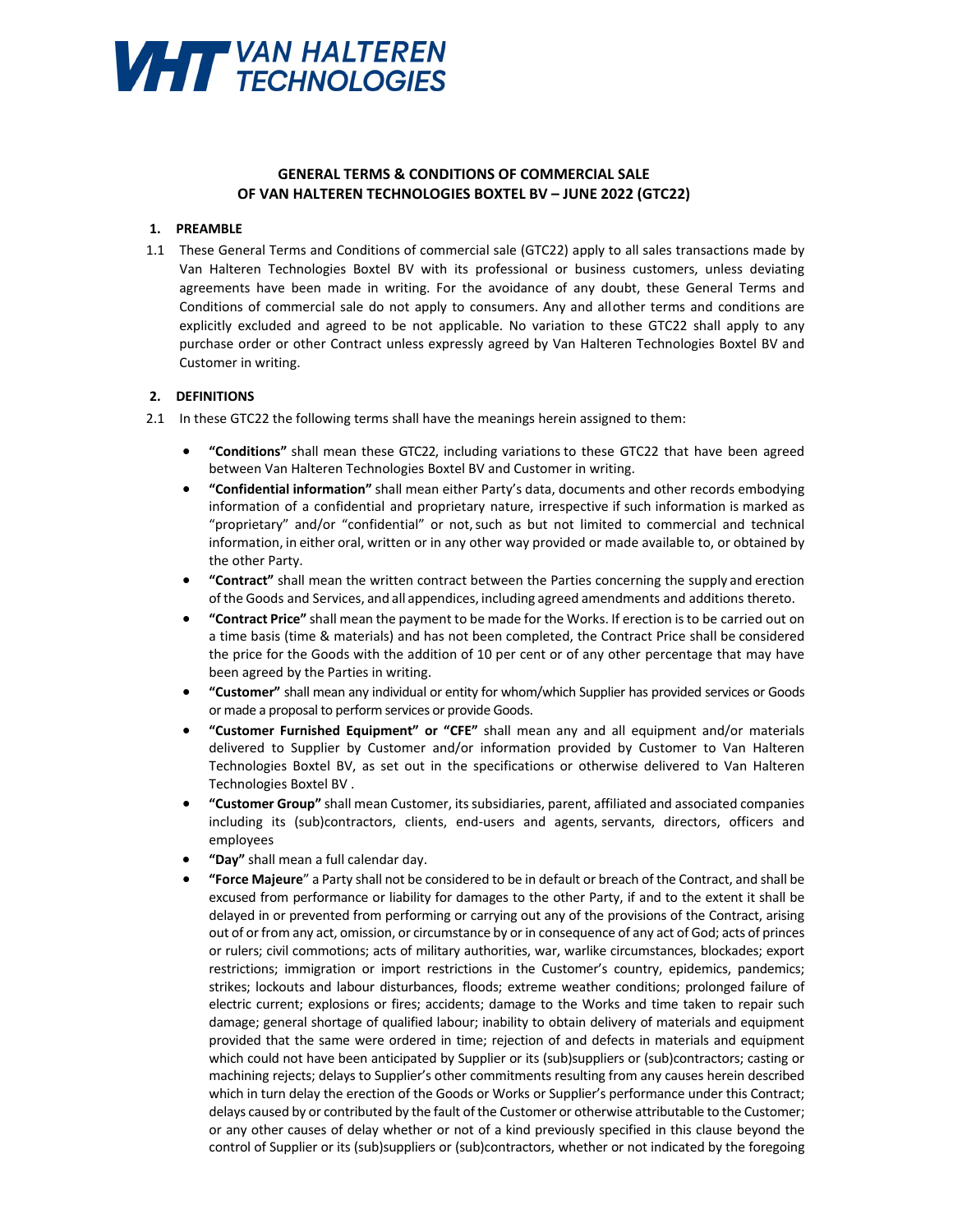

words; all the foregoing irrespective of whether or not these events occur before or after the date hereinbefore specified as the date at which the Goods are to be delivered; then and in any such case the date of delivery shall be postponed by the number of working days of delay incurred by Supplier in completing or delivering the Goods or rendering the Works in consequence of any of these causes.

- **"Gross Negligence"** is defined by the law governing the Contract; however, if such law does not define the term "gross negligence", it means any act or failure to act (whether sole, joint or concurrent) which seriously and substantially deviates from a diligent course of action or which is in reckless disregard of or indifference to the harmful consequences.
- **"Party"** shall mean either the Customer or Supplier.
- **"Parties"** shall mean the Customer and Supplier.
- **"Goods"** shall mean all machinery, apparatus, materials and articles and services to be supplied by Supplier under the Contract.
- **"Site"** shall mean the place where the Works are to be performed, including as much of the surrounding area as is necessary for unloading, storage and internal transport of the Goods and erection equipment.
- **"Supplier"** shall mean Van Halteren Technologies Boxtel BV, with its registered office at Van Salmstraat 70, 5281 RS Boxtel, the Netherlands
- **"Supplier Group"** shall mean Van Halteren Technologies Boxtel BV, its subsidiaries, parent, affiliated and associated companies including its (sub)suppliers, and its respective agents, servants, directors, officers and employees
- **"Supplier Equipment"** shall mean all apparatus, machinery, vehicles, facilities and other things required for the execution of the Works but does not include the Goods.
- **"Third Party"** shall mean any entity other than Supplier Group or Customer Group.
- **"Works"** shall mean the Goods including the erection and other work to be carried out (**"Services"**) by Van Halteren Technologies Boxtel BV under the Contract. If the Works according to the Contract shall be taken over by separate sections intended to be used independently from each other, these Conditions shall apply to each section separately. The term "Works" shall then refer to the section in question.

### **3. OBLIGATIONS OF CUSTOMER**

- 3.1 Customer shall, free of charge for Supplier, provide Supplier timely with any CFE and information reasonably required in connection with the Contract, such as - but not limited to - relevant technical documentation, logs, inspection reports and import licenses. All CFE and information provided by Customer to Supplier under or in relation to the Contract shall be deemed complete and correct in all respects and Supplier is entitled to rely fully on such information. Customer shall remain responsible for errors and omissions in the CFE and information supplied by it to Supplier.
- 3.2 Prior to performing any Works by Supplier, Customer shall provide Supplier with relevant information on any laws, regulations and rules which are applicable to the Contract and the Works.
- 3.3 Customer shall obtain, and shall be responsible for, all licenses, permits and authorizations necessary for the Works and equipment of Supplier in Customer's country, except for Works executed by Supplier in Boxtel, the Netherlands.
- 3.4 Customer shall not assign the Contract, nor use the Contract as any form of collateral, loan basis, creditor undertaking, payment security, or factoring unless approved up front by Supplier in writing.
- 3.5 Customer shall inform Supplier without delay of any facts and circumstances that could be of relevance to the implementation of the Works.
- 3.6 Customer shall provide at no charge for Supplier all reasonable assistance to Supplier at Supplier's request for Supplier's applications:
	- a) Which Supplier is required to obtain for the Works from the Contract;
	- b) If applicable, for customs clearance;
	- c) If applicable, for the export of Supplier Equipment when it is removed from the Site.
- 3.7 Customer shall perform the following free of charge for Supplier and at its own risk, unless these are not required for the Works or if it has been agreed otherwise:
	- a) Provision of the drawings and other information and not to be provided by Supplier, relating to the Works and the Site;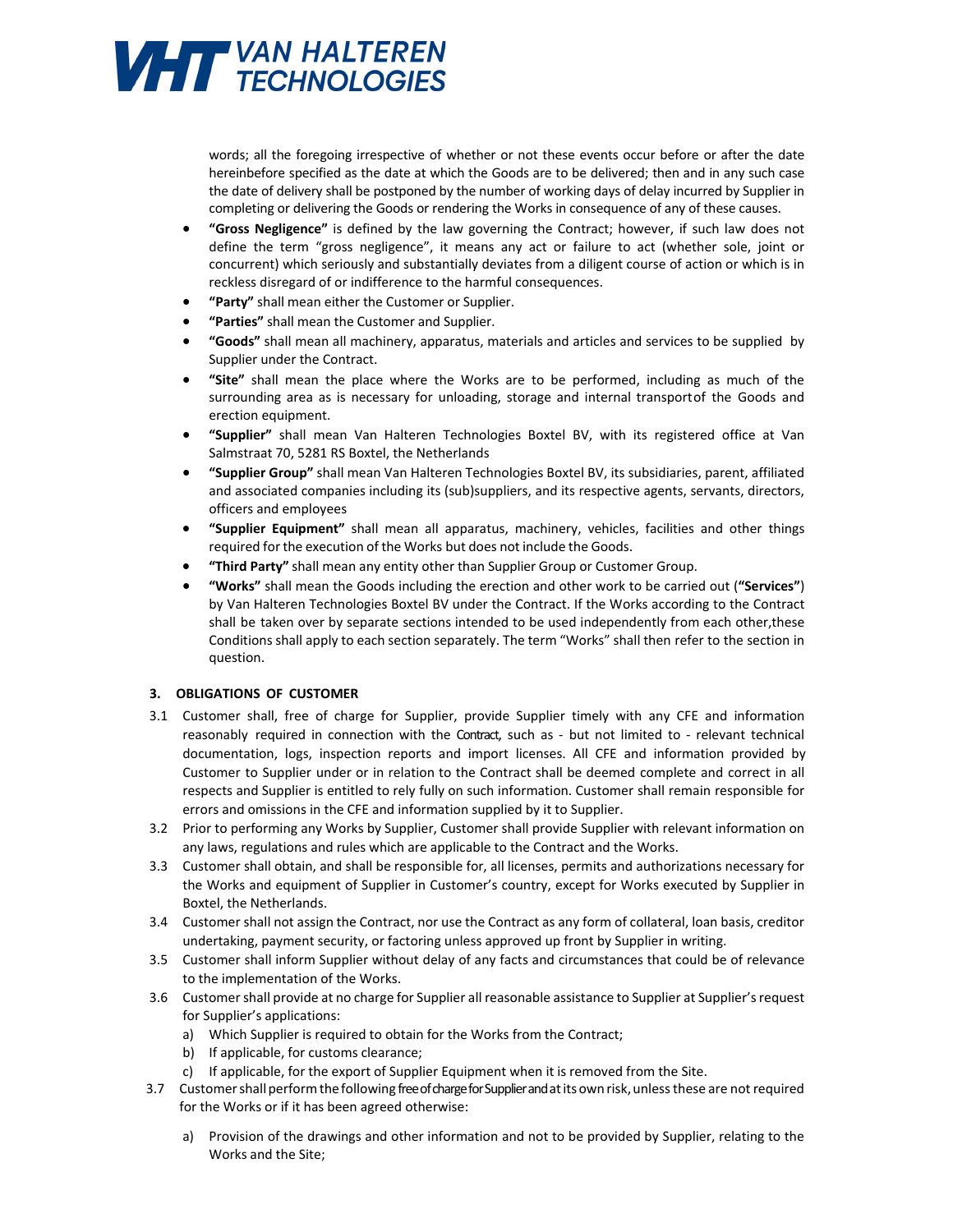

- b) Obtaining permits, authorizations and licenses necessary for performing of the Works;
- c) Organizing required inspections to be performed by Third Parties;
- d) Performing of construction work such as, however not limited to, demolition work, lifting, transportation facilities, foundations, painting, ground and scaffolding construction;
- e) Provision of storage space for any equipment, Supplier Equipment and Goods as well as all reasonable protection measures and insurances regarding any stored equipment, Supplier Equipment and Goods;
- f) Provision of sufficient quantities of gas, fresh water, electricity and (compressed) air including the relevant connection points as well as sufficient telecommunication facilities;
- g) Provision of unhindered and unrestricted access to the Site;
- h) Removal of wastewater, waste materials including packaging materials and waste products;
- i) Making available suitable workspace and a suitable shelter for direct and indirect personnel used by Supplier to perform the Works, equipped with all reasonably expected facilities such as sanitary, lighting, heating, information and telecommunication facilities, sufficient conveniences (lockable cabinets for example) and sufficient storage space;
- j) Taking the security and precautionary measures necessary, or as required by Supplier, in order to perform the Works in accordance with the agreed government laws/rules and regulations. This includes safety measures necessary in terms of the Occupational Health and Safety and environmental acts due to special risks associated with the services and which exceed the regular Supplier activities and their usual risks.
- 3.8 Additional work and/or additional costs and damage resulting from the delayed or improper performance as per this Clause 3 resulting in delayed execution of this Contract, are for the account of Customer.
- 3.9 Customer Furnished Equipment. Within the agreed number of days from the execution of this Contract, Supplier shall deliver to Customer a schedule of dates for the delivery to Supplier by Customer of Customer Furnished Equipment and Information/(CFE). If delivery by Customer to the designated place of any of the components of Customer Furnished Equipment is delayed beyond the respective scheduled dates of delivery shown on the time schedule, it is agreed that the stipulated delivery date of the affected unit(s) shall be extended on a day for day basis for each day of delay of such Customer Furnished Equipment or such other period, whether longer or shorter, as the Parties may mutually agree in writing taking into consideration the degree the Work is actually delayed by the delay of such Customer Furnished Equipment. Customer shall be responsible for all costs of transportation of Customer Furnished Equipment to the designated place as well as all classification and regulatory certificates. All Customer Furnished Equipment arriving at Supplier's Site shall be stored in a secure area allocated to Customer for storage of equipment and supplies until required by Customer for installation into the Works. Such securing area shall be plainly marked to indicate Customer's possession and ownership of such CFE. Supplier shall not be responsible for the proper functioning of any CFE handled, installed, processed, etc. and the interfaces with other equipment.

### **4. PRICE AND PAYMENT**

- 4.1 The Contract shall be effective from the date the Contract is signed by both Parties, or when the order confirmation is signed and sent back to the Customer, however the Contract commencement date shall be the date on which the last of the following requirements has been fulfilled:
	- a) Supplier's receipt of the agreed advance payment, if applicable;
	- b) Supplier's receipt of the agreed payment security, if applicable;
	- c) Supplier's receipt of the export license, if applicable.
	- d) Supplier's receipt of the Customer Furnished Equipment and Customer Furnished Information (CFE), if applicable
- 4.2 Unless otherwise agreed by Parties in writing, the currency of the Contract will be Euro and the payments will be made in Euro. Payments shall be made by Customer within 30 days after the invoice date. A milestone payment plan shall be agreed between Parties.
- 4.3 Customer shall provide sufficient security for payment of the total Contract Price, subject to Supplier's approval. If the Customer does not provide such sufficient security, Supplier shall have the right to wholly or partially terminate or suspend the execution of the Contract by a written notification to Customer.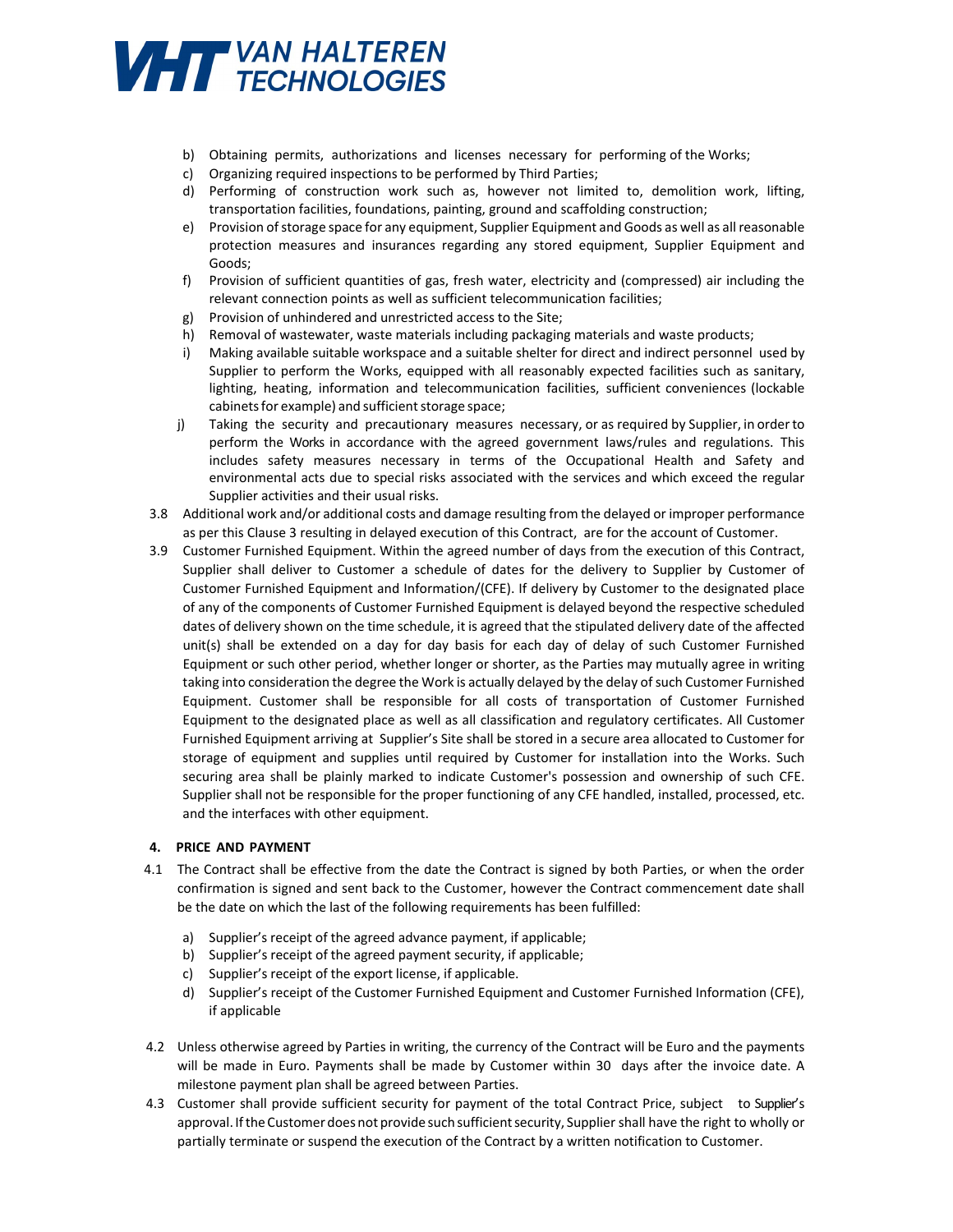

- 4.4 All prices specified by Supplier are exclusive of VAT and exclusive of any and all taxes, duties, levies and the like outside of the Netherlands, such as but not limited to costs of Permanent Establishment and accountant costs which shall be added to the Contract Price, if applicable. Customer agrees to defend, indemnify and hold harmless Supplier from all claims, suits, costs, expenses, liabilities, fines, attorney's fees, judgements and demands as may be incurred resulting from or connected with any assessment, allegation or imposition for taxation outside the Netherlands.
- 4.5 Customer agrees that it shall neither withhold nor set-off any amount payable to Supplier for whatsoever reason. In case of a withholding or delay in payment by Customer, Supplier reserves the right to suspend the Works partially or in whole subject to Clause 7.
- 4.6 Notwithstanding Supplier's rights under Clause 4.5, Customer shall be liable to pay interest on the delayed outstanding amount at the statutory rate without any notice being required. Any additional costs such as, however not limited to, collection costs, incurred by Supplier shall be borne by Customer.
- 4.7 Title to and ownership of the Works shall remain vested in Supplier until the latter has received all payments at its free disposal of the full Contract Price. Customer shall at the request of Supplier provide all assistance in taking all measures necessary to protect Supplier's title to the Works. The retention of title shall not affect the passing of risk as described in Clause 5.2.
- 4.8 Until the moment title has been transferred to Customer in accordance with the previous paragraph, Customer shall take no actions (like combining the Goods delivered, either in production or in storage, with other goods, or transferring, selling or encumbering them in any respect, or taking them into another country) which could jeopardize the unfettered execution of Supplier's property right. Furthermore, Customer shall take any actions reasonably required in order to protect these rights and shall immediately return the Goods to Supplier at the latter's first request.
- 4.9 For work and deliveries, not included in the original Contract, Supplier shall charge Customer prices based on standard rates applicable at the time of execution.
- 4.10 The Contract Price of the offer is based on the prices of the required materials, components and services on the date of the offer. If the costs of execution of the Works increase or are likely to increase after the closing date of the agreement due to disproportionate price increases, caused by an unforeseen market situation/market development, Supplier shall always be entitled to charge Customer a price-increase if and to the extent that such increase is reasonable. In any case Supplier shall reasonably be entitled to a price-increase in case of, but not limited to, any increase in wages, in costs of raw materials and/or other deliverables and/or services to Supplier and/or in any taxes/levies which might apply. Supplier will notify the customer of any change in the prices at least fourteen (14) calendar days prior to the effective date of the change. The same applies for lead times of these materials and services.

### **5. DELIVERY**

- 5.1 Unless otherwise agreed by Parties in writing, delivery of the Goods shall be made in accordance with Incoterm® of 2020 FCA Boxtel, the Netherlands.
- 5.2 Risk of damage and/or loss to the Goods shall pass to Customer in accordance with the agreed Incoterm.
- 5.3 Supplier is entitled to make partial deliveries and Customer is obliged to accept the Goods and/or services including partial deliveries.
- 5.4 If the factory acceptance test (FAT), the dispatch or the collection of the Goods at the designated place of delivery is delayed for reasons not solely attributable to Supplier, Supplier shall be entitled to store the Goods at the expense of Customer in a warehouse at Supplier's choice. Upon such storage, delivery according Clause 5.1 shall be deemed completed and the risk for the Goods shall transfer to Customer accordingly. Should Customer in the event the Goods are ready for delivery after successful FAT and the Customer does not take delivery of the Goods for whatever reason, the Contract Price shall be due and the Customer shall undertake to pay or procure to be paid the Contract Price in accordance with the Contract. Subsequently the Goods shall be deemed delivered and notwithstanding Clause 5.2 5.2 risk of damage and/or loss to the Goods shall pass to Customer.
- 5.5 Unless otherwise agreed, all delivery dates and lead times mentioned by Supplier are indicative and for reference only and shall not constitute any binding obligation on account of Supplier.
- 5.6 Notwithstanding Clause 5.5, should Parties expressly agree on a firm delivery date for the Goods, Customer shall have a right to charge liquidated damages in case of delivery later than this agreed date provided attributable to Supplier. In case such delay is solely attributable to Supplier, Customer shall be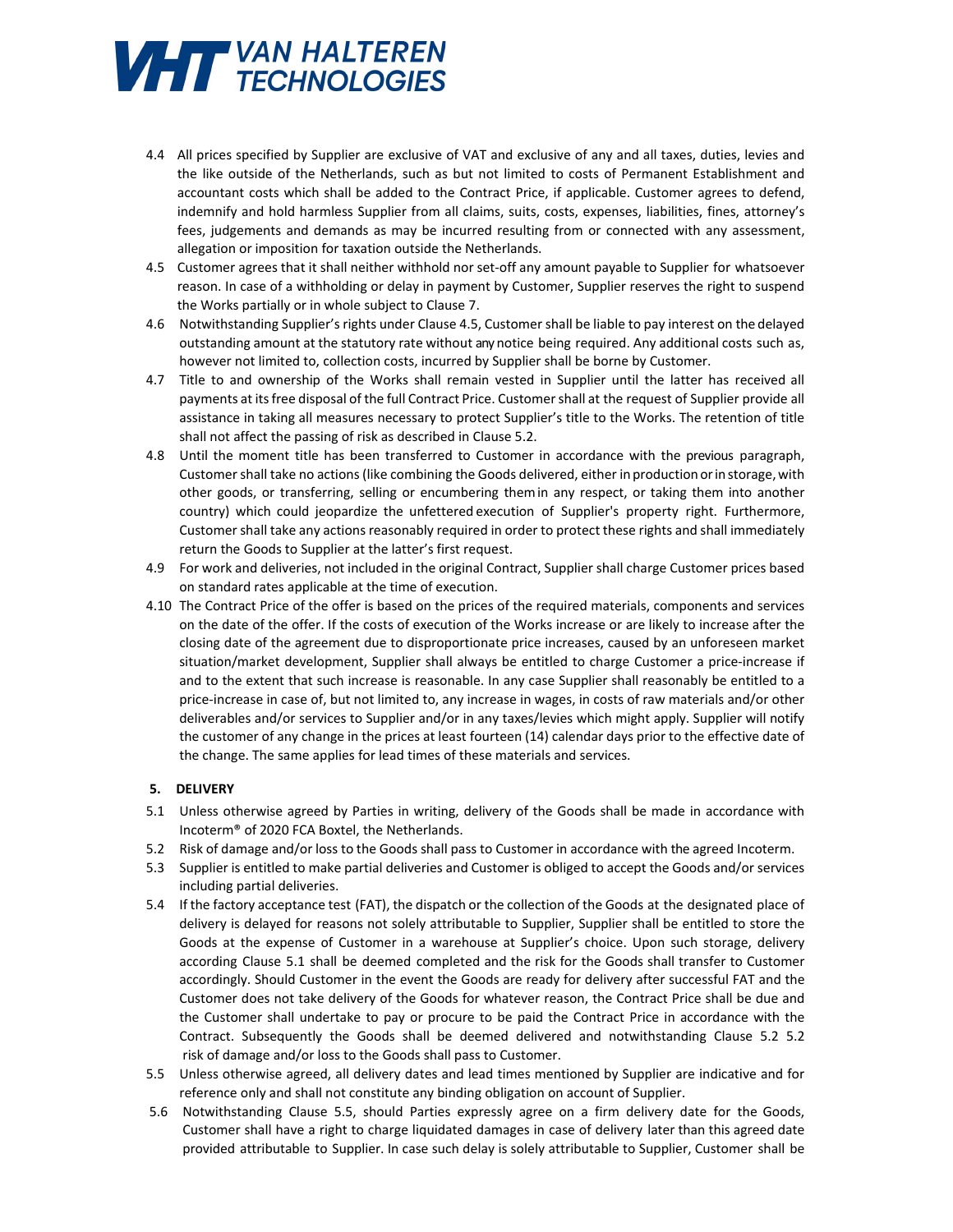

entitled after a written notification and grace period of thirty (30) days to charge liquidated damages in the amount of 0,5% of the value of the delayed Goods for each full calendar week of delay. Notwithstanding any provision under the Contract, the aggregate of the liquidated damages shall never exceed 5% of the Contract Price. Supplier's liability for liquidated damages is subject to and shall be payable only against demonstrated and documented direct damages suffered by Customer due to Supplier's delay. For the avoidance of doubt, timely delivery of a substantial part of the Goods shall in no event constitute a non-permissible delay on Supplier's side. The Parties confirm that liquidated damages sum represents a genuine pre-estimate of the loss that Customer would suffer in the event of a delay attributable to Supplier and that such liquidated damages shall be the sole and exclusive remedy of Customer in respect of such failure and shall settle all claims due to delay finally, for whatsoever reason.

- 5.7 Unless expressly otherwise agreed upon, Services shall be provided during a working week which shall be in accordance with normal industry practice. A working day is deemed to be a man-day consisting of eight (8) working hours.
- 5.8 Hours worked outside these normal working hours, on Saturdays or Sundays or on official holidays will be charged separately as overtime.
- 5.9 The Works shall be deemed delivered:

a) if Customer does not cooperate in acceptance and testing on the time notified by Supplier for delivery, or wrongfully or without proper motivation refuses to approve;

b) if the Works or Goods have left the Site or Customer appears to have in fact taken control of the Goods or Works or, respectively, the part of the Works or Goods upon which was worked ("Beneficial Occupation");

c) if Customer does not immediately inform Supplier of possible shortcomings at the time of delivery and/or does not give a written confirmation thereof within 48 hours thereafter.

- 5.10 Minor or usual shortcomings are no reason for refusal of acceptance and approval. These shortcomings will be recorded in writing by Customer and Supplier, in addition to which Supplier will state within which period of time the remedying of these shortcomings will take place.
- 5.11 If Customers fails to take delivery Customer forfeits its rights regarding loss off Goods and shall be liable for cost incurred for storage and maintenance by Supplier.

### **6. WARRANTY**

- 6.1 On delivery, all liability of Supplier ends, except for the Warranty pursuant to this Clause 6.
- 6.2 If Works, except for software, are found to be defective, Customer shall be entitled to require Supplier to rectify the defect free of charge, either by means of repair, replacement or re-execution, at Supplier's sole discretion, provided that all of the following conditions are met:
	- a) It is reasonably possible to rectify the defect; and
	- b) The cause of the defect is directly and solely attributable to Supplier; and
	- c) Supplier is notified of the defect in writing within 14 days of the time when it could reasonably have been discovered; and
	- d) Any additions or alterations to the Goods supplied or the services performed, repairing of faults or maintenance activities have been carried out by Supplier or with Supplier's prior written consent and are compliant with Supplier's specifications and manuals.

Further, Warranty does not apply to defects due to normal wear and tear, perils of the seas, wrongful use, abuse, overload, deferred maintenance and unproper maintenance.

- 6.3 The Warranty Period ends 12 (twelve) months after the date on which
	- a) the Works have been taken into use;
	- b) a trial run, FAT or Site Acceptance Test (SAT), whichever comes first, has been found successful;
	- c) the Works have been taken over.
	- or 18 (eighteen) months after delivery according Clause 5.1, whichever comes first.
- 6.4 Costs incurred for transport, disassembly and assembly of the Goods supplied are for Customer's account and excluded from Supplier's warranty obligations. Supplier may request that an item needing repair be returned to its address or to an address specified by it on account of Customer. Supplier is entitled to rectify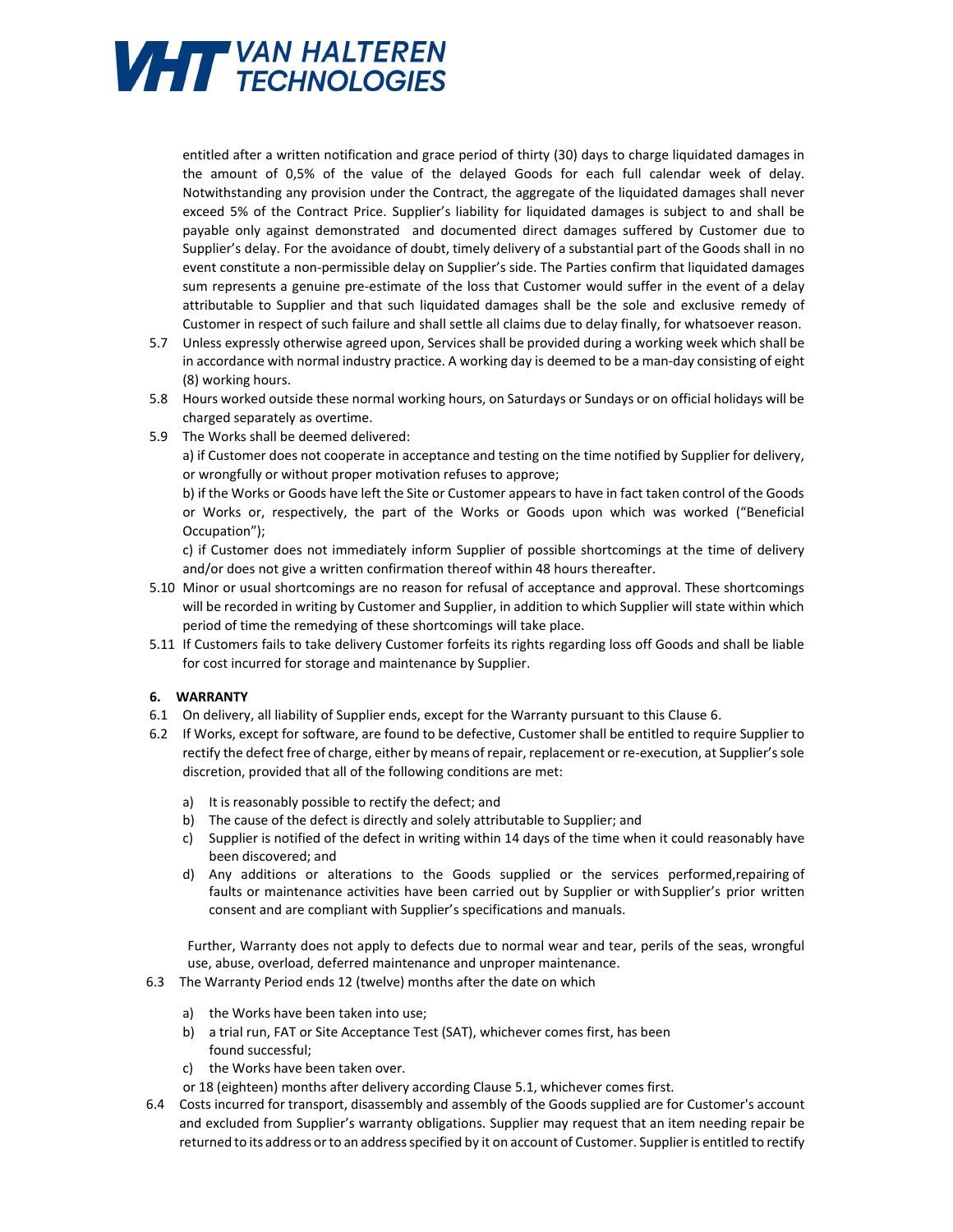

defects on its own initiative. Any components that become available as a result of a replacement shall remain/become Supplier's property. The abovementioned obligation to rectify defects also applies to defects in repairs for a period of three months after the repair is carried out and for parts for a period of six months after the good is shipped, but up to the end of the original period of 12 months.

- 6.5 Throughout the validity of the warranty period, Supplier shall have the right to free and unhindered access the Site.
- 6.6 The obligation to repair is limited to repair of the defective part and the warranty obligation thus does not include consequential loss and indirect damages and costs, such as, but not limited to, hoisting equipment, electricity, scaffolding, assisting work, docking, demounting, mounting and travel- and boarding costs of Supplier's Personnel, loss of business, ,loss of profit, loss of income, etc. If the warranty obligation must be carried out at a location outside the Netherlands, Supplier bears only the material costs and the costs of working time required under normal conditions, as would be incurred when the warranty obligation would have been carried out in the Netherlands. Customer shall bear the costs for travelling, travelling time, waiting time, day and night allowances, tariff expenses as well as costs that are to be borne by Customer according the terms of these Conditions.
- 6.7 Lifetime expectancy and design criteria, mentioned in Supplier's documents, if any, shall neither construe any warranty on lifetime of the Goods nor extension of the warranty period. It shall only be an indicator for the design principles.
- 6.8 Terms or wording and the legal implications thereof such as fit for (the intended) purpose, guarantee, fine, penalty, time is of the essence, turn-key, highest or latest norm, standard, and the like, shall not apply and are explicitly excluded.
- 6.9 No warranty obligation will be enforceable until Customer has complied with all its payment obligations.
- 6.10 All warranty obligations lapse if customer fails in the performance of any obligation pursuant to this Contract.
- 6.11 No warranty obligations for Supplier apply to deliveries, goods and services supplied or prescribed ("Customer Furnished Equipment") by Customer.
- 6.12 Regarding deliveries, goods and services supplied by and work executed by Third Parties and suppliers of Supplier, the Warranty obligations of Supplier shall never be greater or of longer duration than the Warranty obligations of the supplying party towards Supplier. Supplier shall be discharged with respect thereto when it transfers to Customer its possible claims against the Third Party (Parties)
- 6.13 Repair Work, including inspection and the delivery of goods and services, performed upon unjustified Warranty demands by Customer, shall be charged to Customer, in accordance with Clause 4.9 and these GTC22 shall apply.

### **7. SUSPENSION**

- 7.1 Customer may at any time suspend, at its absolute discretion, the performance of all orpart of the Works by giving written notice to Supplier. Delays as a result of such suspension shall be understood to be Permissible Delays and are to be distinguished from non-permissible unauthorized delays on account of which the relevant delivery date specified in the Contract as meant in Clause 5.6 is subject to adjustment in accordance with Clause 7.9 such that any estimated completion of the Work affected by such permissible delay shall be extended accordingly.
- 7.2 Customer shall keep Supplier informed of the date of the likely resumption of the Works.
- 7.3 Customer may request resumption of the Works at any time following the notice of suspension and Supplier shall as soon as practicable resume the Works.
- 7.4 If the execution of the Works or any part of the Works is prevented for a continuous period of thirty (30) days by reason of suspension by Customer, Supplier may request Customer's permission to proceed. If Customer does not give permission, without undue delay after being requested to do so, Supplier may terminate the Contract by sending a written notice of termination to Customer.
- 7.5 Upon such termination, Customer shall compensate Supplier in accordance with Clause 8.2.
- 7.6 Supplier may, after giving not less than fourteen (14) days prior notice to Customer, suspend (part of) the Works if any event occurs which is preventing or hindering Supplier in the performance of its Works under the Contract and such event is not solely attributable to Supplier, and/or if Customer breaches or fails to timely fulfil any of its obligations under the Contract, such as however not limited to: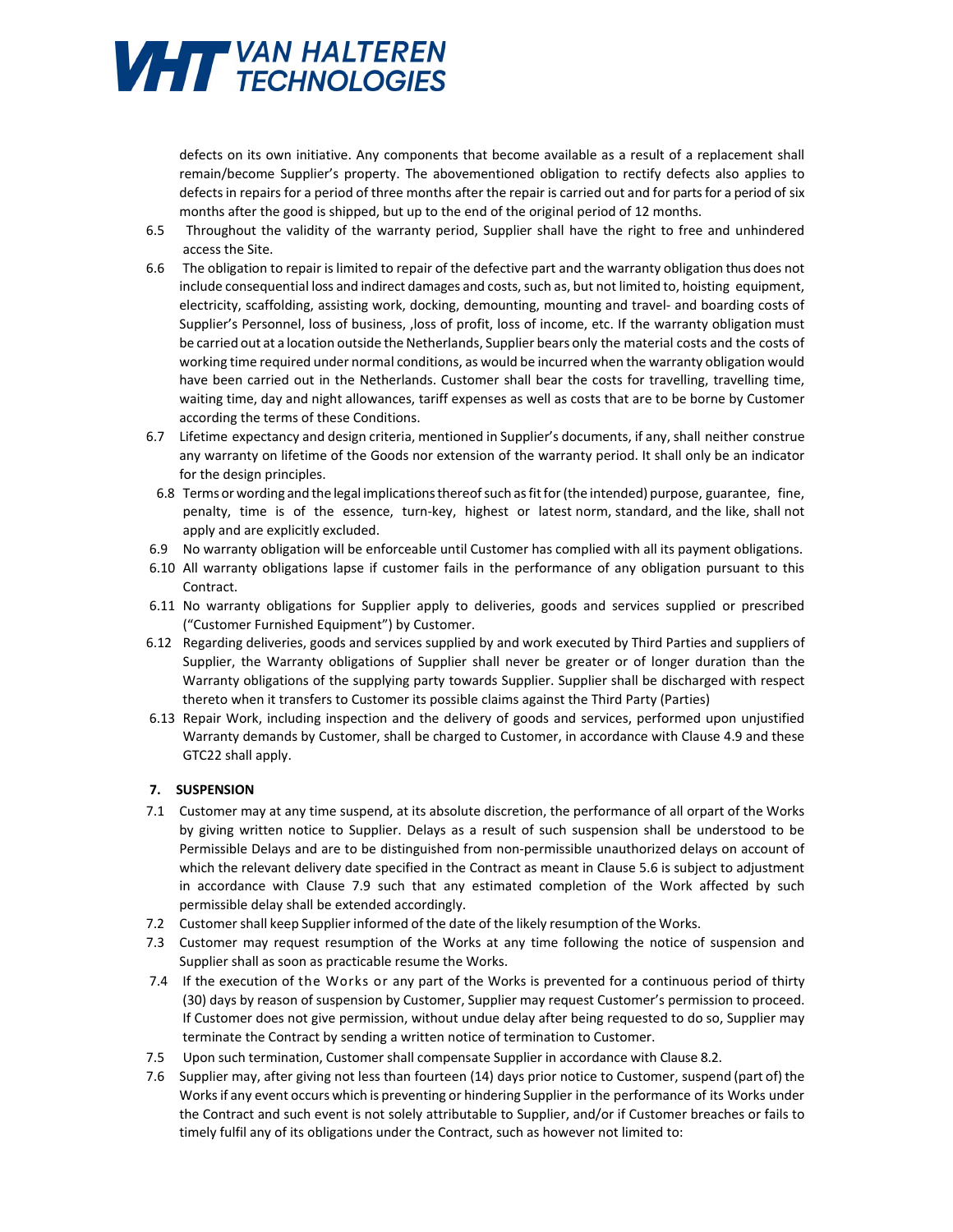

- a) responding to written requests of Supplier;
- b) approval and/or release of (technical) documents;
- c) completion of the civil works in accordance with Supplier's interface requirements or other works for which Customer is responsible;
- d) obtaining of all necessary permits required for the execution of Supplier's Works outside the Netherlands and on Site;
- e) providing sufficient working area and all required facilities such as, tools, equipmen t, water, electricity, and the like, at the work site in Customer's country;
- f) assuring availability of and free access to the work site as specified or as otherwise may be required by Supplier;
- g) timely fulfilment of payment obligations;
- h) issuing of payment securities;
- i) issuing of documentation required for Export Control purposes.
- 7.7 If such suspension of the Works, partly or in whole, lasts for more than thirty (30) days after the date of Supplier's notice of suspension, Supplier shall be entitled to terminate the Contract, partly or in whole, unilaterally.
- 7.8 If Customer substantially fulfils its obligations as described in Supplier's written notice, Supplier shall resume the Works as soon as is reasonably practicable.
- 7.9 After resumption of the Works as described in Clause 7.3 and 7.8, the Contract Price, time schedule and all other consequences shall thereupon be adjusted by way of a variation to which Supplier is entitled.
- 7.10 Customer shall compensate Supplier for all documented costs that are attributable to such suspension, including all costs necessary for the preservation, storage and safety of the Works.
- 7.11 For the avoidance of doubt and notwithstanding any provision under the Contract, Customer's compensation obligation hereunder shall also include Supplier's costs such as down-time and stand-by costs, during the suspension period and costs for which Supplier will be liable to pay to any of its subcontractors as a direct consequence of the suspension.

### **8. TERMINATION**

- 8.1 Customer shall have the right at any time and at its absolute discretion to terminate the Contract by serving Supplier a notice of termination.
- 8.2 In the event of receipt of such notice of termination, Supplier shall deliver to Customer all Works performed by Supplier up to the date of receipt of the notice of termination, and Customer shall compensate Supplier for:
	- a) All Works or part thereof performed by Supplier up to the date of receipt of the notice of termination;
	- b) All documented costs and expenses in connection with commitments entered into by Supplier with other parties or incurred by Supplier and which arise as a direct resultof the termination;
	- c) Any other cost or liability which in the circumstances was reasonably incurred by Supplier in the expectation of completing the Work;
	- d) The cost of removal of temporary works and Supplier Equipment from the Site and the return of these items to Supplier's premises;
	- e) A termination compensation for loss of profit equivalent to fifteen percent (15%) of the value of the terminated part of the Work. For the avoidance of doubt, the foregoing is a pre-agreed (i.e., liquidated) compensation to Supplier for its loss of profit.
- 8.3 Either Party shall have the right, by giving a thirty (30) days prior written notice to the other Party, to terminate the Contract, for any of the following reasons:
	- a) The other Party becomes insolvent, in receivership, bankruptcy, in administration, in composition or arrangement with its creditors, voluntary winding-up or any equivalent act or thing under any applicable law; or
	- b) The other Party's material breach of any provision of the Contract to which that Party has not commenced remedial activities as soon as may reasonably be expected after written notifications; and
	- c) Any breach or conviction for compliance rules, ani-bribery and corruption
- 8.4 Any claims for termination must be received by notified Party in writing, within fourteen (14) days after the occurrence of the default event.
- 8.5 In case of termination due to default of Supplier, Customer shall be entitled to and, if Supplier so requires,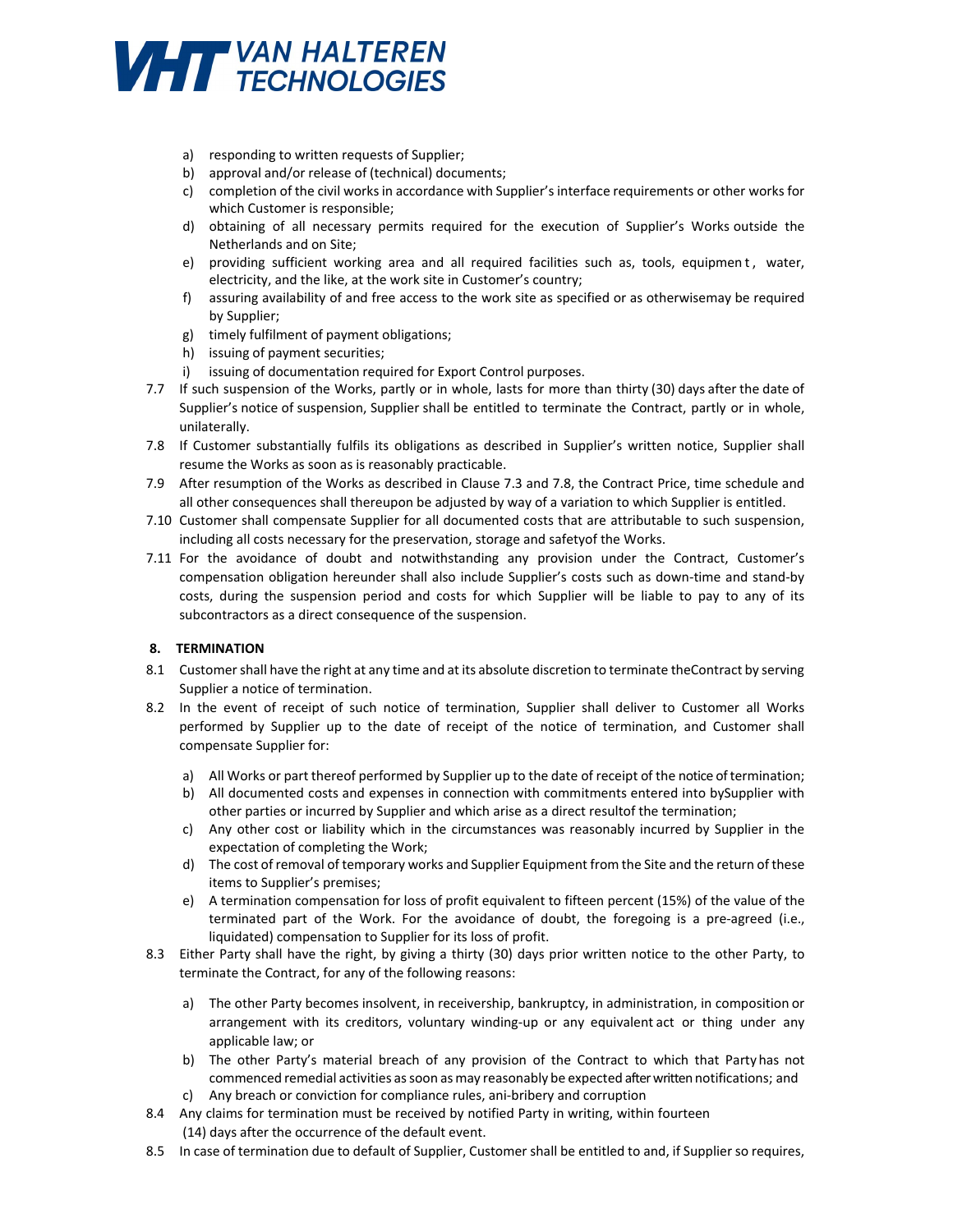

be obliged to take over that part of the Works which is completed and is free from defects. Customer shall pay Supplier a reasonable price for such part of the Works, with regard to the Contract Price and the circumstances of the case.

- 8.6 In case of termination due to default of Customer, Supplier shall deliver the Works performed by it until the date of its written notice of termination and be entitled to a compensation as stated in Clause 8.2.
- 8.7 Notwithstanding anything to the contrary herein, it is expressly agreed and understood by the Parties that if the Customer terminates this Contract pursuant to the provisions of this Clause 8, the Customer in no event be entitled to any liquidated damages.
- 8.8 Supplier may at its discretion terminate the Contract with immediate effect if it is able to demonstrate that in accordance with reasonable and commercial standards, execution or further execution is deemed impossible or unfeasible, however provided that Supplier can proof that Customer is reasonably able to have the Contract executed by a third party against reasonable and comparable costs.

### **9. INSPECTION AND TAKING OVER**

- 9.1 Supplier shall notify Customer latest 5 days in advance of any hold, witness or other inspections or tests planned in accordance with the agreed Inspection and Test Plan that require presence of Customer or of an inspection agency nominated by Customer.
- 9.2 Should Customer or an inspection agency nominated by Customer for any reason not be present at the planned inspection or test date, Customer's right to inspection and/or testing shall be deemed to be waived and the inspection/test shall be carried out by Supplier in order not to impede or delay the Works. An inspection or test report shall be made and submitted b Customer for reference only.
- 9.3 Customer shall have no right to inspect or audit Supplier's financial records.
- 9.4 When erection has been completed, Supplier shall notify Customer that the Works are ready for the taking-over tests in accordance with Clause 9.1. The taking-over test shall, unless otherwise agreed, be carried out to determine whether the Works are as required for taking-over according to the Contract.
- 9.5 Taking-over of the Works takes place:
	- a) When the taking-over tests have been satisfactorily completed or are regarded under Clause 9.4 as having been satisfactorily completed, or
	- b) Where the Parties have agreed not to carry out taking-over tests, when Customer has received a notice from Supplier that the Works have been completed accordingto the Contract.
- 9.6 Customer shall bear all costs of inspections and taking-over tests. Customer shall provide free of charge any power, lubricants, water, fuel, tools, raw materials and other materials required for the taking-over tests and for final adjustments in preparing for these tests. He shall also install free of charge any equipment and provide any labour or other assistance necessary for carrying out the taking-over tests. Supplier shall bear all costs relating to its personnel to execute testing.
- 9.7 The taking-over tests shall be carried out during normal working hours as stipulated in Clause 5.7. If the Contract does not specify the technical requirements, the tests shall be carried out in accordance with general practice in the appropriate branch of industry concerned in Supplier's country.
- 9.8 If the taking-over tests show the Works not to be in accordance with the Contract, Supplier shall remedy the deficiencies.
- 9.9 If Customer so requires it shall notify Supplier without undue delay in writing, and new tests shall be carried out in accordance with this Clause 9.
- 9.10 The provisions of Clause 9.9 shall not apply when the deficiency was insignificant. Minor deficiencies which do not affect the efficiency of the Works shall not prevent taking-over, however will be remedied by Supplier within reasonable period.
- 9.11 If, after having been notified in accordance with Clause 9.1, Customer fails to fulfil his obligations under Clause 9.6 or otherwise prevents the taking-over tests from being carried out, the tests shall be regarded as having been satisfactorily completed at the date for taking-over tests stated in Supplier's notice.
- 9.12 Customer is not entitled to use the Works or any part thereof before taking-over. If Customer does so without Supplier's consent in writing, he shall be deemed to have taken over the Works and have taken Beneficial Occupation. Supplier shall then be relieved of his duty to carry out taking-overtests, all sums and/or outstanding invoices shall become due and payable, and the warranty period shall commence.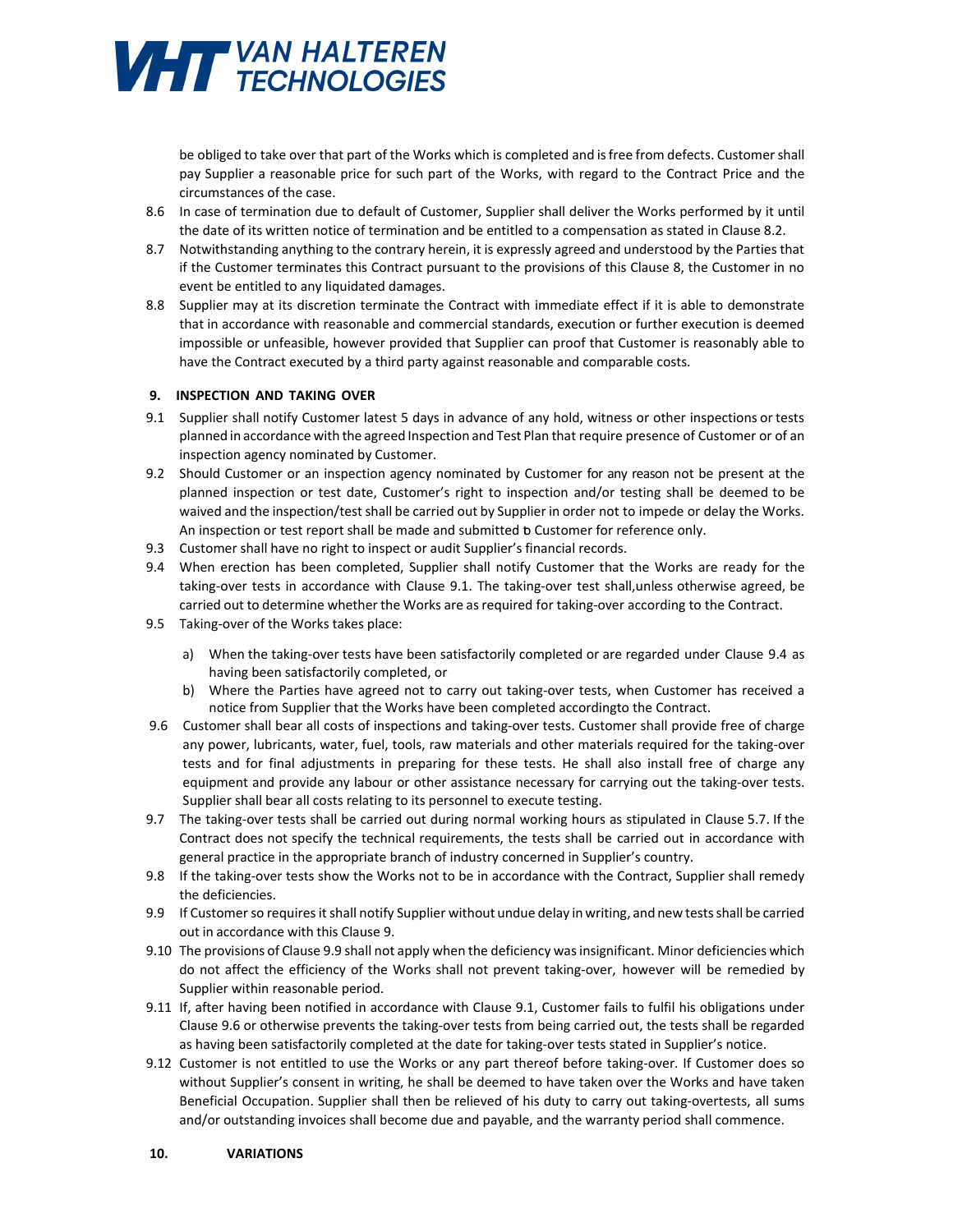# **VHTT** VAN HALTEREN

- 10.1 Supplier is entitled to make minor changes to the specifications and drawings, not affecting the Work's performance characteristics if such changes are found necessary to suit Supplier's local conditions and facilities, the availability of materials and equipment, the introduction of improved production methods or otherwise. Supplier may seek the Customer's approval to make changes in the specifications and in such cases the proposed changes will be dealt with as stated below in this Clause 10.
- 10.2 Although the Customer will keep variations to the scope of work to a minimum, Customer is entitled to request variations to the scope of work, design and construction of the Works until the Works have been taken over, having regard to the stage of planning for, or the construction or erection of, the Works and/or Supplier's other commitments, provided that a written order is submitted by the Customer with sufficient particulars of the requested modification.
- 10.3 Requests for variations shall be submitted to Supplier in writing and shall contain an exact description of the variation required/requested.
- 10.4 Within reasonable period after receipt of a request for a variation, Supplier shall notify Customer whether and how the variation can be carried out, stating the resulting alteration to the Contract Price, the time for completion and all other terms of the Contract. Supplier shall not take any steps to implement the same, until the above costs and/or any necessary change of the Work's performance or characteristics and/or any extension of the delivery date has been agreed with the Customer in writing and signed (a "Variation Order"). The provisions of the Contract shall apply to any such variation.
- 10.5 Customer shall, as soon as practicable however within 5 days after receiving such proposal respond with unconditional approval (i.e. Variation Order), disapproval or comments. Unless otherwise agreed, Supplier shall not delay any Work under the Contract whilst awaiting a response.
- 10.6 If and when Supplier, on the request of Customer, must make a study in respect of a proposed modification or variation, the delivery date will be extended by the time spent on such study, even when the variation will not be ordered, unless such study does not interfere with the normal progress of work. In the event a variation will not be ordered, Supplier's costs in connection with such a study in respect of a proposed modification or variation, shall be borne by the Customer.
- 10.7 If completion of the Works is delayed as a result of disagreement between the Parties on the consequences of variations, Customer shall pay any part of the Contract Price which would have become due if the Works had not been delayed.
- 10.8 Save as provided in Clause 10.7, Supplier shall not be obliged to carry out variations required by Customer until either the Parties have agreed on how the variations will affect the Contract Price, the time for completion, time of delivery and other terms of the Contract, or the dispute with respect thereto has been settled in accordance with Clause 16.2.
- 10.9 Customer shall carry out any variation work caused by changes in laws, regulations and rules referred to in Clause 3.2, or in their generally accepted interpretation, occurring between the dates of submission of the tender and taking-over. Customer shall bear the extra costs and other financial consequences resulting from such changes, including variation work.
- 10.10The adjustments of the Contract Price made under this Clause 10 shall be paid by the Customer in accordance with Clause 4 in so far as they represent an increase in the Contract Price.

### **11. CONFIDENTIALITY AND IP RIGHTS**

- 11.1 Neither Party shall, without the prior written approval of the other Party, disclose to any third party any Confidential Information of the other Party, nor shall make any promotional display, announcement or advertisement relating to the Contract, without the prior written approval of the other Party.
- 11.2 These provisions shall not apply to information within the following categories:
	- a) information which, prior to the time of disclosure, was lawfully available in the public domain;
	- b) information which through no fault of the disclosing Party enters into the public domain;
	- c) information obtained by the disclosing Party from a third party who was lawfully in possession of such information;
	- d) information which a Party is obliged to disclose by applicable law, rules or regulations.
- 11.3 The Parties undertake to monitor and control the distribution of proprietary information as described here above within its organization only on a need-to-know basis to ensure the commitments hereunder are duly met.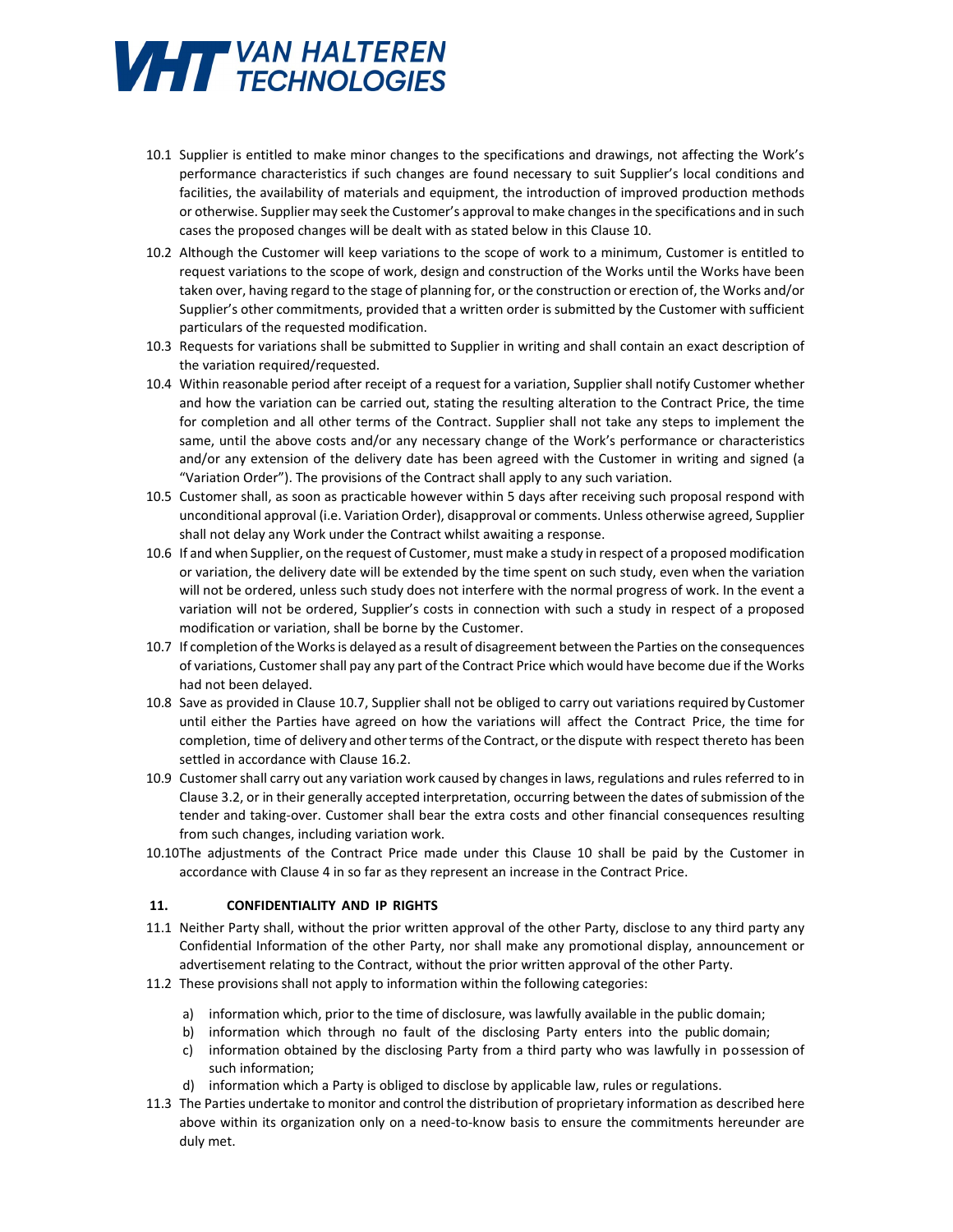

- 11.4 All intellectual property rights, including but not limited to, all drawings, designs, (technical) documentation, building specifications, computer programs, as well as the carriers on which such rights are laid down (hereafter jointly: "I.P.- rights"), delivered or developed under the Contract by Supplier will at all times remain vested in Supplier and remain the property of Supplier and will be returned to Supplier upon first request or immediately upon fulfilment of the contractual obligations of both Customer and Supplier. Supplier grants to Customer a limited, non-exclusive, non-transferable, royalty free, irrevocable and perpetual license to use the I.P.-rights to the extent necessary to enable Customer to use the Goods in accordance with the Contract.
- 11.5 Notwithstanding any provision in any document under the Contract, and regardless of the priority of documents, Supplier's Works are excluding and undelivered of any:
	- a) software source codes; and
	- b) detailed engineering and/or calculations and/or specifications of components and/or workshop production drawings.
- 11.6 The software provided by Supplier will be fully sufficient for daily operation of the drive and control system. Customer acknowledges and respects the copyright of Supplier, vested in the, amongst others, in-house designed Linux based motion control software, and shall not challenge these rights. Supplier warrants that no rights of Third Parties are infringed by granting a license to use this software to Customer, and Customer shall accept the software license terms of those Third Parties, if any.
- 11.7. Customer recognizes that Supplier's software is proprietary to Supplier and title remainsvested in Supplier.
- 11.8 Supplier provides no warranty other than explicitly stipulated under the provisions of these GTC22, to the extent permitted by applicable law, except when otherwise stated in writing. Supplier provides the software "as is" without any warranty of any kind, either expressed or implied, including but not limited to, the implied warranties of merchantability and fitness for a particular use.
- 11.9 Supplier shall, in no event be liable for any damages, including direct or consequential, general or special damages arising out of the use or inability to use the software including but not limited to the loss of data or data being rendered inaccurate or losses sustained by user or any third party or failure of the software to operate and/or communicate with any other software.
- 11.10Supplier may use free and open source software.

### **12. FORCE MAJEURE**

- 12.1 If a Party is or will be prevented from performing any of its obligations under the Contract by a Force Majeure event, then it shall, without undue delay, give notice to the other Party of the event or circumstances constituting the Force Majeure and shall specify the obligations, the performance of which is or will be prevented.
- 12.2 The Party shall, having given notice, be excused performance of such obligations for so long as such Force Majeure prevents it from performing them.
- 12.3 Notwithstanding any other provision in these GTC22, Force Majeure shall not apply to obligations of either Party to make payments to the other Party under the Contract.
- 12.4 However, a subcontractor failure does not constitute Force Majeure unless the failure is caused by an event of Force Majeure and alternative sources are unavailable to meet the need.
- 12.5 Each Party shall at all times use all reasonable endeavours to minimize any delay in the performance of the Contract as a result of Force Majeure, provided however there is no obligation to make good time or to accelerate.
- 12.6 The affected Party shall give notice to the other Party when it ceases to be affected by the Force Majeure.
- 12.7 If Supplier is prevented or hindered from performing any of its obligations under the Contract by Force Majeure of which notice has been given and suffers delay and/or incurs cost by reason of such Force Majeure event, Supplier shall be entitled to:
	- a) an adjustment of the time schedule for any such delay, if completion is or will be delayed, and
	- b) adjustment of the Contract Price for any such cost
- 12.8 If the execution of substantially all the Works is prevented for a continuous period of sixty (60) days due to a Force Majeure event of which notice has been given, or for multiple periods which total more than sixty (60) days due to the same notified Force Majeure event, then either Party may give to the other Party a notice of termination of the Contract. In this event, the termination shall take effect fourteen (14) days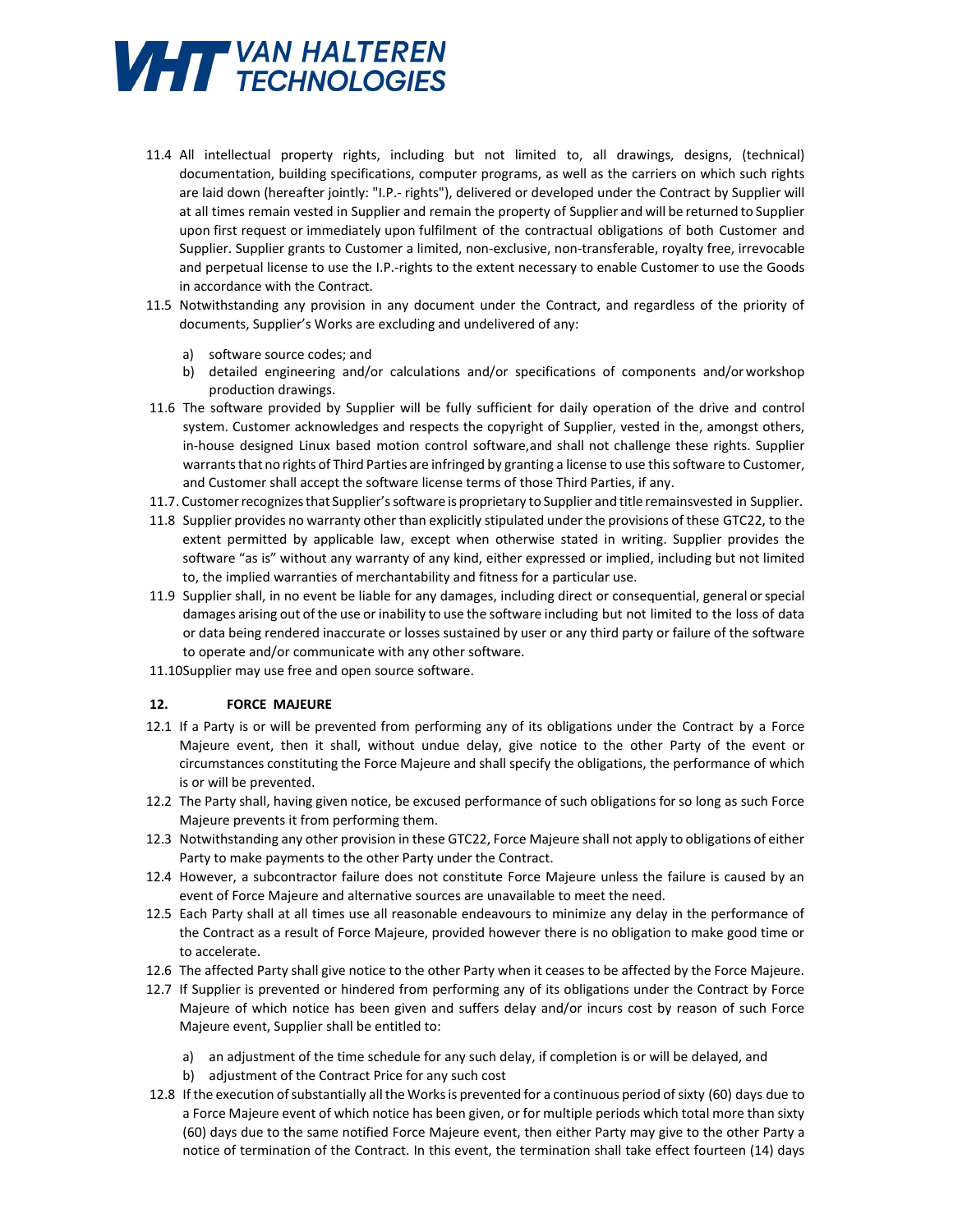

after the day the notice has been given.

## **13. COVID-19**

13.1 Customer and Supplier acknowledge the COVID-19 pandemic is unprecedented. Notwithstanding anything to the contrary stated herein, Customer is not entitled to rescind, terminate, determine, withdraw from, etc. the Contract if the delay is directly related to the outbreak and spread of the coronavirus, being a pandemic so declared by the World Health Organization on 11 March 2020 and the associated COVID-19 disease and all SARS-CoV-2 related variants. The delay so directly caused shall be regarded and treated as Permissible Delay as referred to in Clause 7.1. Supplier and the Customer shall use reasonable endeavours to mitigate the impact of any such delay and the associated COVID-19 disease and all SARS-CoV-2 related variants. As a consequence, the delivery date or time schedule, if any, shall be postponed by any period of time Contractor requires due to delays incurred in designing, engineering, constructing, purchasing, testing, commissioning and delivering the Works as a consequence of the outbreak and spread of the coronavirus and the associated COVID-19 disease and all SARS-CoV-2 related variants as well as all governmental measures taken in this regard.

### **14. NOTICES**

- 14.1 All notices and other communications given or made pursuant to this Contract shall be in writing and shall be deemed effectively given:
	- a) upon personal delivery to the Party to be notified;
	- b) when sent by electronic mail if sent during normal business hours of the recipient, and if not so confirmed, then on the next business day;
	- c) five (5) days after having been sent by registered or certified mail, return receipt requested, postage prepaid;
	- d) one (1) day after deposit with a nationally recognized overnight courier, specifying next day delivery, with written verification of receipt.
- 14.2 All communications shall be sent to either Party's representative as defined in the Contract.
- 14.3 The language for communications under the Contract shall be English, unless contractually otherwise agreed.

### **15. LIMITATION OF LIABILITY**

- 15.1 Supplier's aggregated total liability for property damage and personal injury shall be limited to 25% of the Contract Price, or EUR 2.500.000,-, whichever is the lowest.
- 15.2 Supplier and Customer shall each assume their legal liability towards Third Parties at law.
- 15.3 Neither Party shall be liable to the other Party for any compensation of consequential damages and indirect loss such as, however not limited to, loss of production, loss of profit, loss of use, loss of reputation or for any other consequential or indirect loss whatsoever. Notwithstanding the foregoing, Customer recognizes that downtime or idle time of Supplier's production and engineering facilities resulting from:
	- a) Suspension for Customer's convenience following Clause 7.1
	- b) Suspension for Customer's default following Clause 7.6
	- c) Termination for Customer's convenience following Clause 8.1
	- d) Termination for Customer's default following Clause 7.7

will not be consequential or indirect loss under this Clause 15.3, but will be compensated as a direct loss to Supplier. This is also valid for the termination compensation as described in Clause 8.2.

# **16. EXPORT COMPLIANCE**

- 16.1 In case Export Licenses shall be required for the Works, Customer shall provide Supplier, within fourteen (14) calendar days after Contract award, an import license and/or end user certificate, as may be required by Supplier.
- 16.2 Supplier's receipt of such Export License from the Dutch official authorities shall be a condition precedent for commencement of the Works.
- 16.3 Works will only be executed under the provison that their fulfilment complies with national or